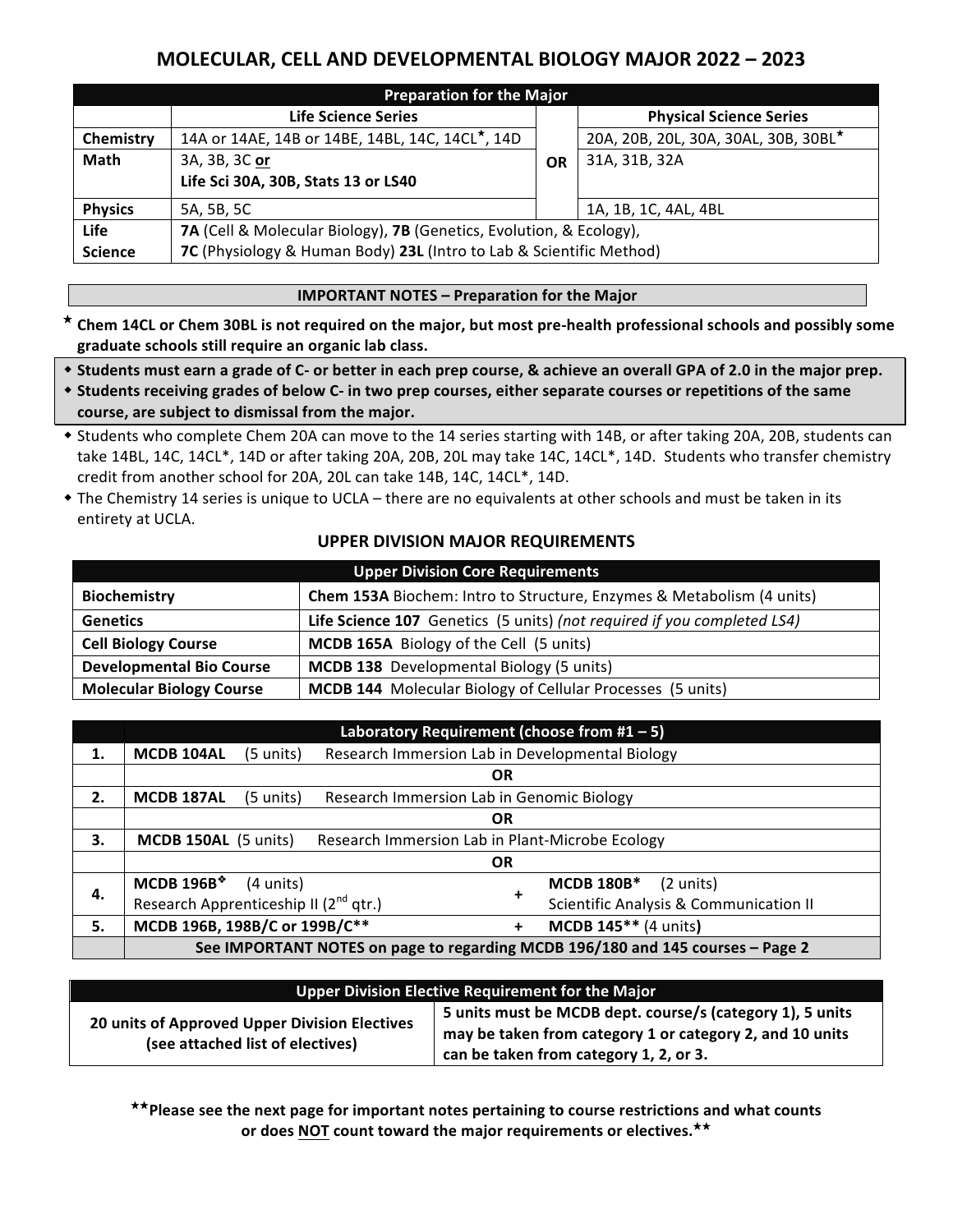## **IMPORTANT NOTES PERTAINING TO MAJOR REQUIREMENTS**

- Any single course can be used in only ONE category on the major.
- **Example Symmus is applied toward the prep and major requirements must be taken for a letter grade.**
- **MCDB** majors are required to earn a letter grade of C in each MCDB Core Course (LS107, Chem 153A, **MCDB 138, 144, 165A), and achieve a minimum overall GPA of 2.0 in the major.**
- Students receiving grades below C in two required core courses, either in separate courses or repetitions of the same course, are subject to dismissal from the major.

### **IMPORTANT NOTES regarding MCDB 196/180/145**

\* MCDB 180B is taken CONCURRENTLY with 196B (same for 196A and 180A).

 $*$  196A/180A is a pre-requisite for 196B/180B. The second quarter (196B) is applied to your laboratory requirement. 196A/180A/180B (8u) are applied toward the 20 units of elective.

\*\* MCDB 145 (offered in Spring only) Students must apply for the MCDB 145 seminar during Winter quarter. It must be taken with an MCDB upper division research course.

- Ø Life Science 7A, 7B, 7C, 23L, AND **LIFE SCIENCE 107** are pre-requisites for all MCDB upper division coursework except MCDB 165A (pre-reqs: 14D or 30B and 7A, 7B, 7C).
- Ø Any upper division MCDB course will be accepted as an MCDB elective, **EXCLUDING** MCDB 100, 104AL, 138, 144, 150AL, 165A, 187AL, 187C, 187D, 190A-C, 192A, 192B, 193, 194A, and 199.
- $\triangleright$  The MCDB department does not approve Biochemistry/MCDB or MIMG/MCDB double major petitions.
- $\triangleright$  A maximum of 4 units of approved seminar course credit may be applied to the ELECTIVES requirement. (e.g., MCDB 145, 180A, 180B, 191).
- **► APPLYING INDEPENDENT RESEARCH TO MCDB MAJOR REQUIREMENTS:** To enroll in MCDB 196A/B, 199A-D, or 198A-D, students MUST be conducting research in an MCDB approved lab. A list of approved faculty mentors is available in the MCDB undergraduate office (128 Hershey Hall), and on the MCDB Undergraduate website: https://www.mcdb.ucla.edu/undergraduate-research/
- **►** APPLYING INDEPENDENT RESEARCH TO THE LAB REQUIREMENT (196A/B, 180A/B): Students may apply for these courses during their third or fourth year. See the MCDB website for application materials and instructions: https://www.mcdb.ucla.edu/undergraduate/undergraduate-research/mcdb-196a-and-196b .
- **A** maximum of 12 units of research (MCDB 196A − B, MCDB 199A − C, MCDB 198A − C) may be applied to the **major requirements.** Please note: MCDB 196B (4u) is applied to the upper division laboratory requirement and MCDB 196A (4u) plus MCDB 199C (4u) is applied toward the ELECTIVES requirement.
- Ø If you complete MCDB 104AL AND 104BL, 12 units of MCDB 199A-C, or MCDB 198A-C may **ALSO** be applied to the electives. MCDB 104BL it will be applied to the MCDB electives as well.
- **►** Elective credit is granted for either Biostats 100A or Stats 100A, but not both.

Requirements for the B.S. degree established by the College of Letters & Science are listed in the UCLA General Catalog. A total of 180 quarter units are required for the degree; 60 of these 180 units must be upper division (course numbers 100-199). Check your DAR to determine your allotted maximum number of quarter units. NOTE: The MCDB major UD requirements satisfy between 48 - 50 upper division units.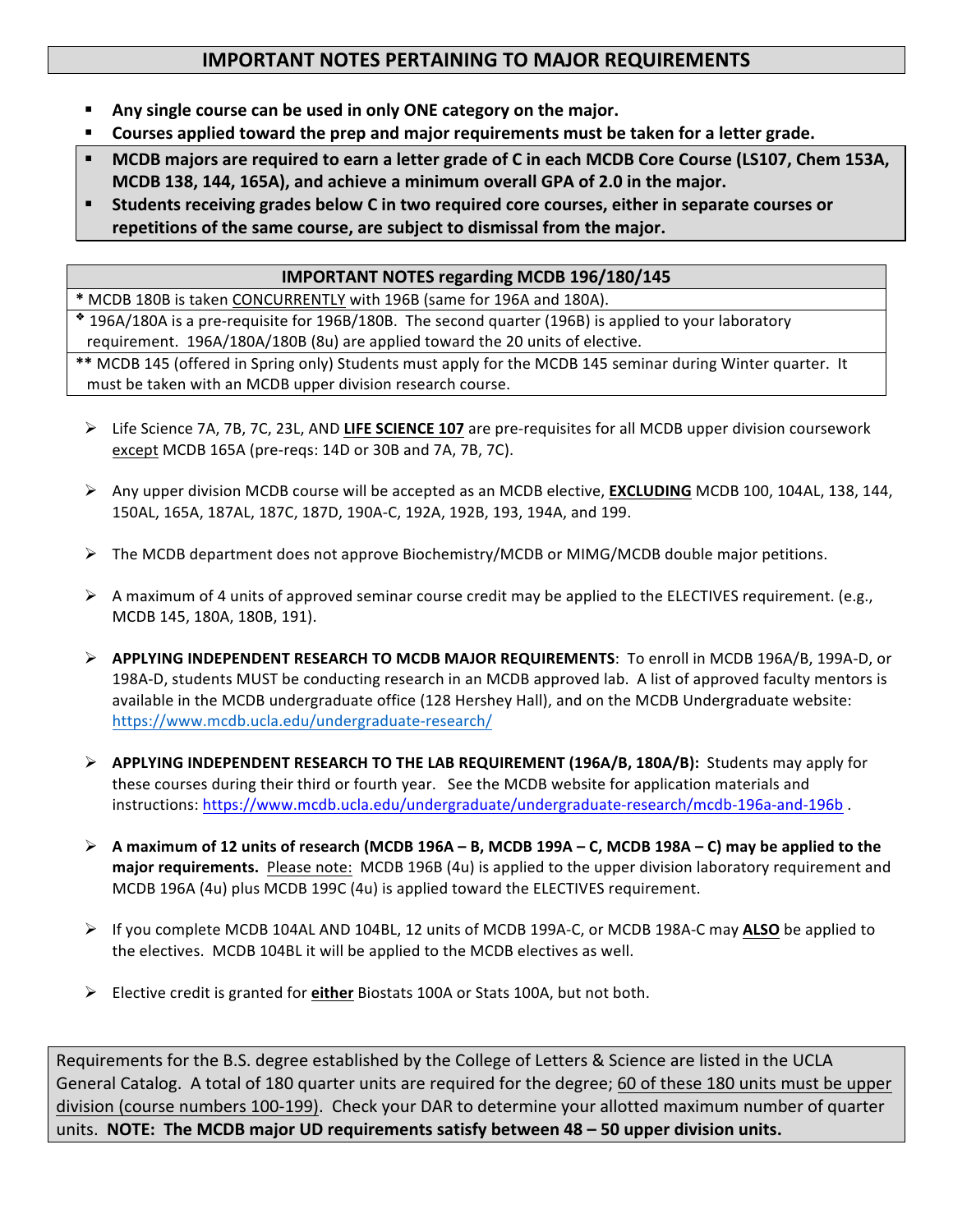### **Upper Division Elective Requirement for the Major:** The categories below correspond to the elective categories on your Degree Audit Report.

| <b>CATEGORY 1</b>                                                             |                                                                                  |                |  |  |  |  |
|-------------------------------------------------------------------------------|----------------------------------------------------------------------------------|----------------|--|--|--|--|
| FIVE UNITS OF MCD BIOLOGY UPPER DIVISION ELECTIVES                            |                                                                                  |                |  |  |  |  |
| Course #                                                                      | <b>Course Name</b>                                                               | <b>Units</b>   |  |  |  |  |
| MCDB 104BL                                                                    | Advanced Research Analysis in Developmental Biology                              | 4              |  |  |  |  |
| <b>MCDB M130</b>                                                              | Fundamentals of Digital Imaging and Image Processing                             | 5              |  |  |  |  |
| <b>MCDB M140</b>                                                              | <b>Cancer Cell Biology</b>                                                       | 5              |  |  |  |  |
| MCDB C141                                                                     | Molecular Basis of Plant Differentiation and Development                         | 5              |  |  |  |  |
| <b>MCDB 145</b>                                                               | Appreciation and Critical Review of Biomedical Research                          | $\overline{4}$ |  |  |  |  |
| <b>MCDB 146</b>                                                               | Metabolism & Disease                                                             | 5              |  |  |  |  |
| <b>MCDB C150</b>                                                              | <b>Plant Communication</b>                                                       | $\overline{4}$ |  |  |  |  |
| MCDB CM156                                                                    | <b>Human Genetics</b>                                                            | 5              |  |  |  |  |
| <b>MCDB 160</b>                                                               | Principles of Light Microscopy                                                   | $\overline{4}$ |  |  |  |  |
| <b>MCDB 168</b>                                                               | <b>Stem Cell Biology</b>                                                         | 5              |  |  |  |  |
| MCDB M175A                                                                    | Neuroscience: From Molecules to Mind                                             | 5              |  |  |  |  |
| MCDB M175B                                                                    | Neuroscience: From Molecules to Mind                                             | 5              |  |  |  |  |
| MCDB M175C<br>Neuroscience: From Molecules to Mind                            |                                                                                  | 5              |  |  |  |  |
| <b>MCDB 180A</b><br>Scientific Analysis and Communications I (formerly 188A)  |                                                                                  | $\overline{2}$ |  |  |  |  |
| Scientific Analysis and Communications II (formerly 188B)<br><b>MCDB 180B</b> |                                                                                  | $\overline{2}$ |  |  |  |  |
| <b>MCDB 191</b>                                                               | Variable Topics in Molecular, Cell, and Developmental Biology                    | $\overline{2}$ |  |  |  |  |
| <b>MCDB 196A</b>                                                              | Research Apprenticeship I (1 <sup>st</sup> qtr.)                                 | 4              |  |  |  |  |
| <b>MCDB 198A-C</b>                                                            | Honors Research in MCDB                                                          | $4$ /qtr       |  |  |  |  |
| <b>MCDB 199A-C</b>                                                            | Directed Research in MCDB                                                        | $4$ /qtr       |  |  |  |  |
|                                                                               | <b>CATEGORY 2</b>                                                                |                |  |  |  |  |
|                                                                               | FIVE UNITS OF UPPER DIVISION ELECTIVES FROM MCD BIOLOGY AND                      |                |  |  |  |  |
|                                                                               | <b>ACCEPTABLE LIST OF OUTSIDE ELECTIVES</b>                                      |                |  |  |  |  |
| <b>MCD BIO Courses:</b>                                                       |                                                                                  |                |  |  |  |  |
|                                                                               | Any additional MCDB course listed above that was NOT taken to fulfill category 1 |                |  |  |  |  |
|                                                                               |                                                                                  |                |  |  |  |  |
| Course Dept. & #                                                              | <b>Course Name</b>                                                               | <b>Units</b>   |  |  |  |  |
| <b>Chemistry &amp; Biochemistry</b>                                           |                                                                                  |                |  |  |  |  |
| CHEM C100                                                                     | <b>Genomics and Computational Biology</b>                                        | 5              |  |  |  |  |
| $C$ uen $A$ 152R                                                              | NOT ACCEPTED ON THE MAIOR - DO NOT TAKE THIS COURSE                              |                |  |  |  |  |

| <b>CHEM 153B</b>                          | NOT ACCEPTED ON THE MAJOR - DO NOT TAKE THIS COURSE             |   |
|-------------------------------------------|-----------------------------------------------------------------|---|
| <b>CHEM 153C</b>                          | Biochemistry: Biosynthetic & Energy Metabolism & Its Regulation | 4 |
| <b>CHEM 153L</b>                          | <b>Biochemistry Laboratory</b>                                  | 4 |
| <b>CHEM C159</b>                          | Mechanisms in the Regulation of Transcription                   | 4 |
| <b>CHEM CM160A</b>                        | Introduction to Bioinformatics                                  | 4 |
|                                           |                                                                 |   |
|                                           | <b>Computer Science/Computational and Systems Biology</b>       |   |
| <b>COM SCI CM124</b>                      | <b>Computational Genetics</b>                                   | 4 |
| <b>COM SCI CM186</b>                      | Computational Systems Biology: Modeling & Simulation of Biol.   | 5 |
|                                           | Systems                                                         |   |
|                                           |                                                                 |   |
| <b>Ecology &amp; Evolutionary Biology</b> |                                                                 |   |

| LUDIUSY & LYURIUMIAI Y DIUIUSY |                                     |  |  |  |  |
|--------------------------------|-------------------------------------|--|--|--|--|
| <b>EE BIOL 184</b>             | Evolution, Development, and Disease |  |  |  |  |
| Continued on next page         |                                     |  |  |  |  |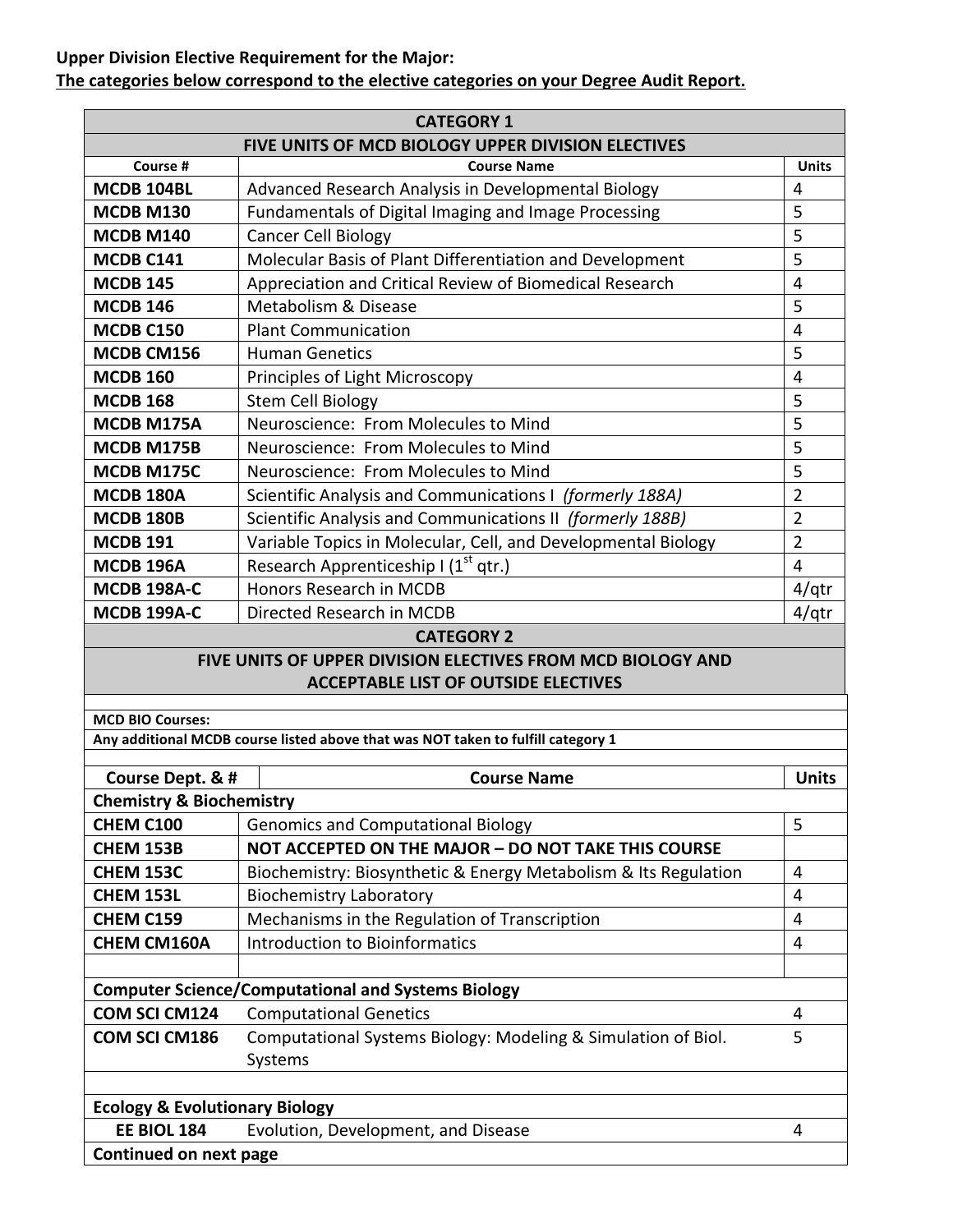| Microbiology, Immunology & Molecular Genetics |                                                |   |  |  |  |
|-----------------------------------------------|------------------------------------------------|---|--|--|--|
| <b>MIMG 100L</b>                              | Microbiology Lab for Professional Schools<br>3 |   |  |  |  |
| <b>MIMG 101</b>                               | <b>Introductory Microbiology</b>               | 4 |  |  |  |
| <b>MIMG 102</b>                               | Virology                                       | 4 |  |  |  |
| <b>MIMG 105</b>                               | <b>Biological Microscopy</b>                   | 4 |  |  |  |
| <b>MIMG 132</b>                               | <b>NOT ACCEPTED ON THE MCDB MAJOR</b>          |   |  |  |  |
| <b>MIMG 158</b>                               | <b>Microbial Genomics</b>                      | 4 |  |  |  |
| <b>MIMG 168</b>                               | <b>Molecular Parasitology</b>                  | 4 |  |  |  |
| <b>MIMG 170</b>                               | Cell and Gene Therapy                          | 4 |  |  |  |
| <b>MIMG C185A</b>                             | Immunology                                     | 5 |  |  |  |
|                                               |                                                |   |  |  |  |
| <b>Physiological Sciences</b>                 |                                                |   |  |  |  |
| <b>PHY SCI 121</b>                            | Disease Mechanisms and Therapies               | 5 |  |  |  |
| <b>PHY SCI 125</b>                            | <b>Molecular Systems Biology</b>               | 5 |  |  |  |
| PHY SCI C130                                  | Sex Differences in Physiology and Disease      | 4 |  |  |  |
| <b>PHY SCI 174</b>                            | Cell Biophysics in Physiology and Disease      | 5 |  |  |  |

| <b>CATEGORY 3</b>                                                                      |                                                                                                                  |              |  |  |  |  |  |  |
|----------------------------------------------------------------------------------------|------------------------------------------------------------------------------------------------------------------|--------------|--|--|--|--|--|--|
| TEN UNITS OF UPPER DIVISION ELECTIVES FROM MCD BIOLOGY AND                             |                                                                                                                  |              |  |  |  |  |  |  |
| <b>ACCEPTABLE LIST OF ADDITIONAL OUTSIDE COURSES</b>                                   |                                                                                                                  |              |  |  |  |  |  |  |
|                                                                                        |                                                                                                                  |              |  |  |  |  |  |  |
| <b>CATEGORY 1 OR 2 COURSES:</b>                                                        |                                                                                                                  |              |  |  |  |  |  |  |
|                                                                                        | Any additional MCDB or approved outside elective course/s listed above that were NOT taken to fulfill category 1 |              |  |  |  |  |  |  |
| or $2$                                                                                 |                                                                                                                  |              |  |  |  |  |  |  |
| Course Dept. & #                                                                       | <b>Course Name</b>                                                                                               | <b>Units</b> |  |  |  |  |  |  |
| <b>Biostatistics</b>                                                                   |                                                                                                                  |              |  |  |  |  |  |  |
| <b>BIOSTATS 100A</b>                                                                   | Intro to Biostatistics                                                                                           | 4            |  |  |  |  |  |  |
|                                                                                        |                                                                                                                  |              |  |  |  |  |  |  |
| <b>Ecology &amp; Evolutionary Biology</b>                                              |                                                                                                                  |              |  |  |  |  |  |  |
| <b>EEB 110</b>                                                                         | Vertebrate Morphology                                                                                            | 6            |  |  |  |  |  |  |
| <b>EEB 121</b>                                                                         | Molecular Biology and Evolution<br>4                                                                             |              |  |  |  |  |  |  |
| <b>Conservation Genetics</b><br><b>EEB C146</b><br>4                                   |                                                                                                                  |              |  |  |  |  |  |  |
| <b>EEB 162</b>                                                                         | Plant Physiology                                                                                                 | 4            |  |  |  |  |  |  |
|                                                                                        |                                                                                                                  |              |  |  |  |  |  |  |
| <b>Human Genetics</b>                                                                  |                                                                                                                  |              |  |  |  |  |  |  |
| <b>HUM GEN C144</b>                                                                    | <b>Genomic Technology</b>                                                                                        | 4            |  |  |  |  |  |  |
|                                                                                        |                                                                                                                  |              |  |  |  |  |  |  |
| <b>PHY SCI 166</b>                                                                     | Animal Physiology                                                                                                | 6            |  |  |  |  |  |  |
|                                                                                        |                                                                                                                  |              |  |  |  |  |  |  |
| <b>Statistics</b>                                                                      |                                                                                                                  |              |  |  |  |  |  |  |
| <b>STATS 100A</b>                                                                      | Introduction to Probability Theory                                                                               | 4            |  |  |  |  |  |  |
|                                                                                        |                                                                                                                  |              |  |  |  |  |  |  |
| NOTE: Elective credit is granted for either Biostats 100A or Stats 100A, but not both. |                                                                                                                  |              |  |  |  |  |  |  |

Course number designations:

 $C$  = Course is offered concurrently to undergrad and graduate levels in the same class.

M = Listed through multiple departments (may have different numbers in each department).

CM = Offered concurrently to undergrad and grad, and offered through multiple departments.